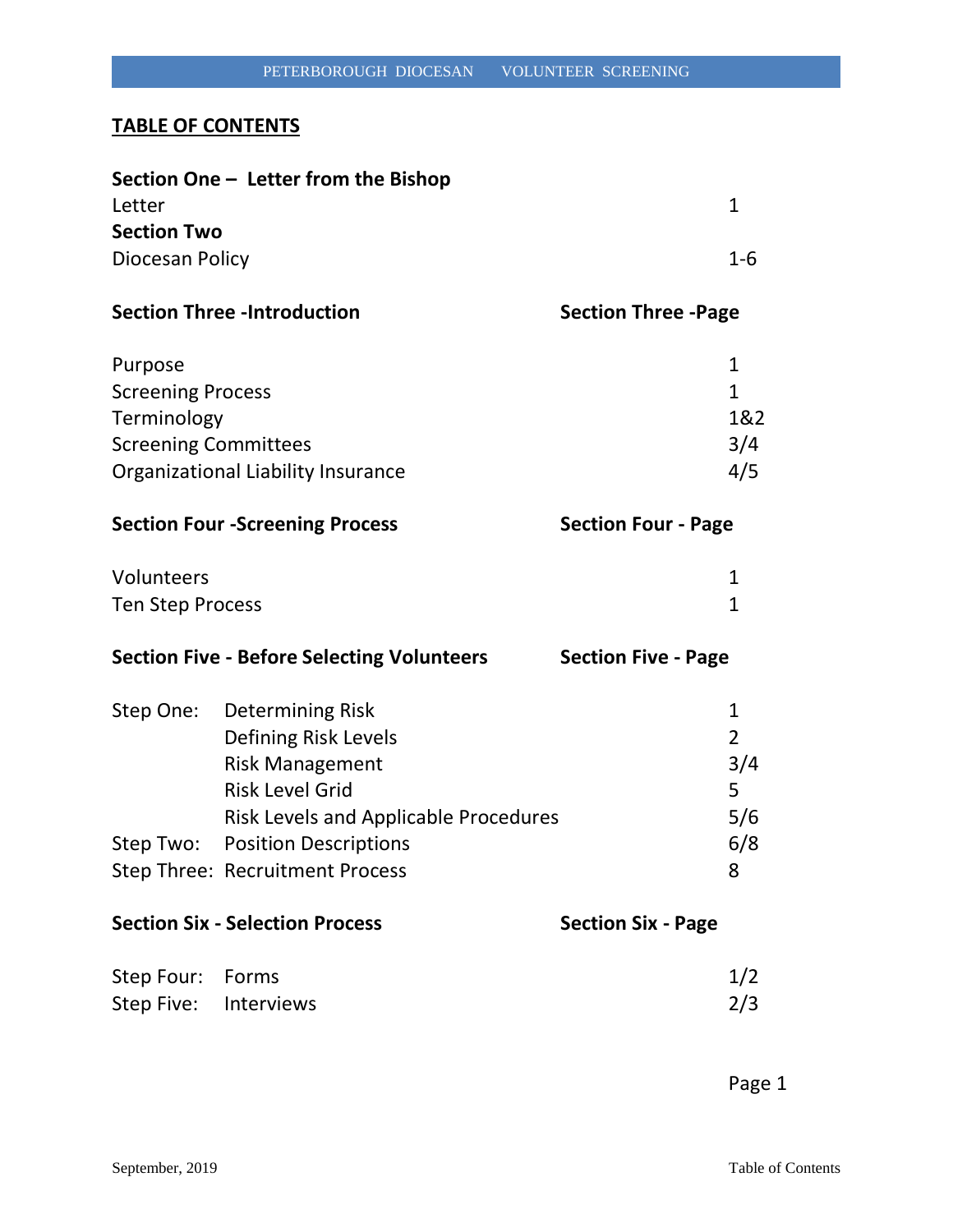| Step Six: | Reference Checks                               | 3/4   |
|-----------|------------------------------------------------|-------|
|           | Step Seven: Police Records Checks              | 4/5   |
|           | Record Keeping and Confidentiality             | 5/6   |
|           | <b>Guidelines for Not Selecting Applicants</b> | 6/7/8 |

| <b>Section Seven - Supporting Volunteers</b> |                          | <b>Section Seven - Page</b> |  |
|----------------------------------------------|--------------------------|-----------------------------|--|
|                                              |                          |                             |  |
| $C+ABC$ $C+A+CD$                             | Oriontation and Training | 11                          |  |

| Step Eight: | Orientation and Training               | 1/2     |
|-------------|----------------------------------------|---------|
| Step Nine:  | Supervision and Evaluation             | 3/4/5/6 |
| Step Ten:   | Participant Follow-up                  | 6/7     |
|             | Volunteer Recognition and Appreciation | 8/9     |

### **Section Eight - Forms Section Six - Page**

- Form 1010 Volunteer Information (available from the Diocesan Committee -Yellow Form)
- Form 1020 Record of Reference Check
- Form 1030 Interview Questions (General)
- Form 1040 Interview Questions (for Vulnerable)
- Form 1050 Interview Questions (for Current Volunteers)
- Form 1060 Interview Questions (for Screening Committee Members)
- Form 1070 Police Records Check
- Form 1080 Oath of Confidentiality
- Form 1090 Offence Declaration
- Form 1100 Volunteer Feedback and Review
- Form 1110 Participant Follow-Up Report
- Form 1120 Volunteer Drivers Form and Policies
- Form 1130 Parent Consent for Youth Volunteers
- Form 1140 Visitors to the Sick and Homebound, Parishioner Information
- Form 1150 Volunteers Working at More than one Parish
- Form 1170 Volunteer Screening Checklist
- Form 1180 Special Events Sign-in Sheet
- Form 1190 Incident Report

### **Section Nine - Position Descriptions Section Nine- Page**

Page 2